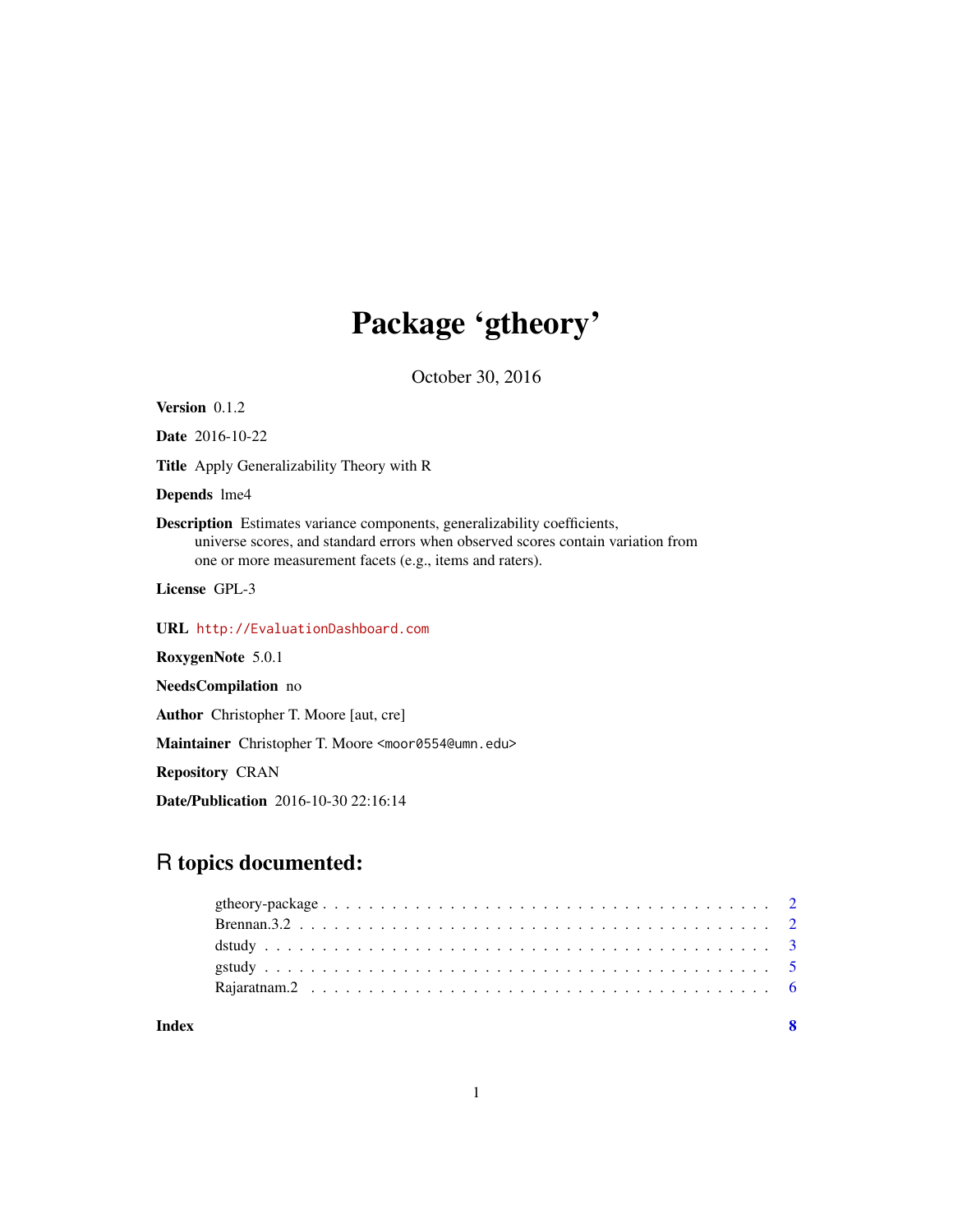<span id="page-1-0"></span>

#### **Description**

gtheory provides functions for estimating variance components, generalizability coefficients, universe scores, and standard errors when observed scores contain variation from one or more measurement facets (e.g., items and raters).

#### Details

gtheory was designed to apply univariate and multivariate generalizability (G). Use it to conduct G and decision (D) studies with balanced or unbalanced data. Future releases will provide the means for calculating universe scores under univariate G theory or within strata, as well as universe-score profiles (a.k.a. augmented true scores) and composite scores under multivariate G theory. Functions to find an optimal study design and to calculate conditional error variance are also in the works.

#### Author(s)

Christopher T. Moore <moor0554@umn.edu>

#### See Also

<http://EvaluationDashboard.com>

Brennan.3.2 *Brennan's (2001) Table 3.2*

#### Description

Brennan's (2001) table 3.2 (synthetic data set number 4) contains item scores from a person \* (rater : task) generalizability (G) study. Note that the data are in long format (one item score per row) and the facets are factors.

#### Arguments

Brennan.3.2 data frame in long format with a column for item scores and columns for sources of variance

#### Source

Brennan, R. L. (2001). *Generalizability theory*. New York: Springer.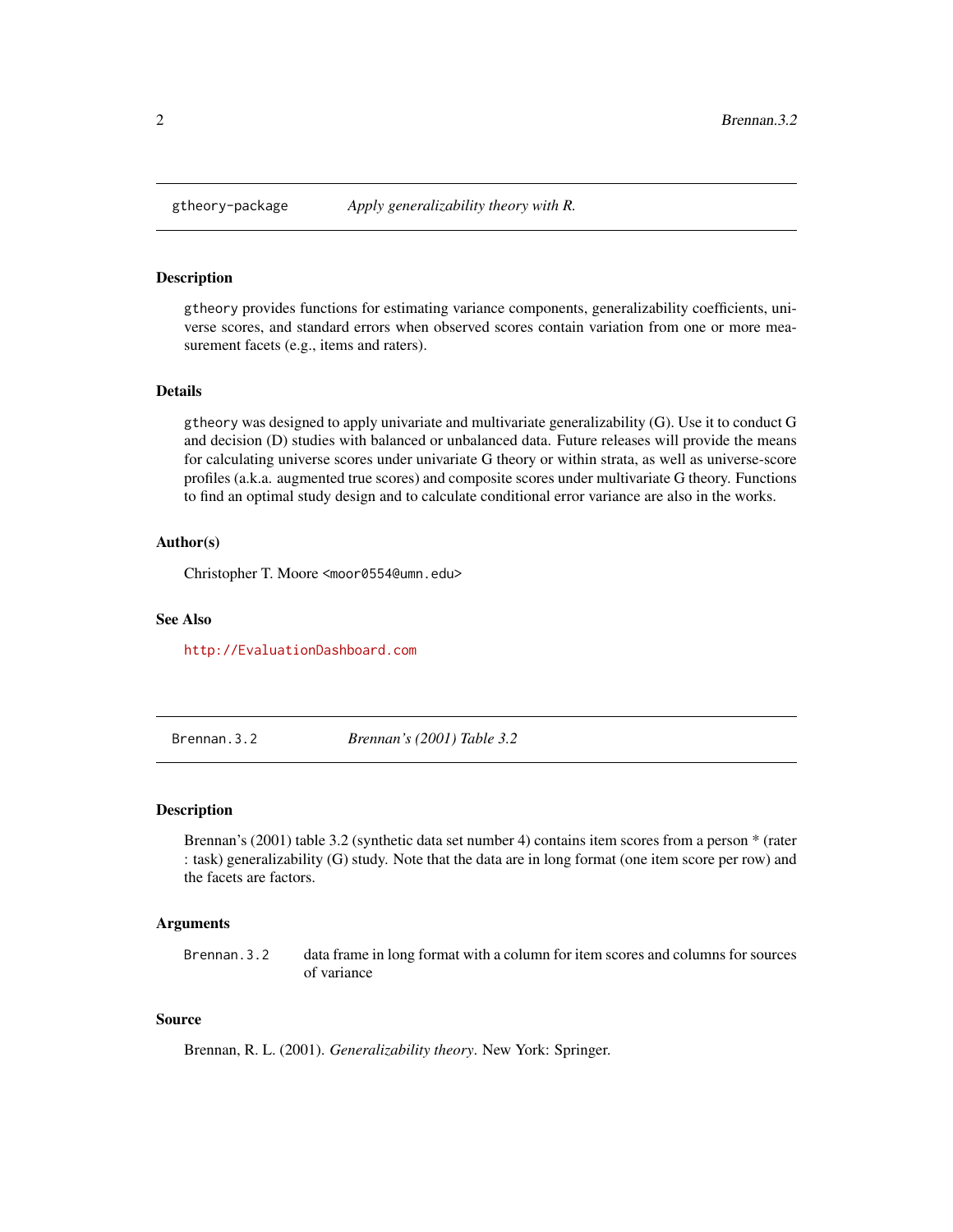#### <span id="page-2-0"></span>dstudy 3

#### Examples

```
data(Brennan.3.2)
head(Brennan.3.2)
sapply(Brennan.3.2, class)
```
dstudy *Conduct a Univariate or Multivariate Decision (D) Study*

#### Description

dstudy calculates generalizability and dependability coefficients from variance components. It also provides standards errors of measurement and estimation.

#### Usage

```
dstudy(x, ...)
## S3 method for class 'components'
dstudy(x, colname.objects, ...)
## S3 method for class 'gstudy'
dstudy(x, colname.objects, data = NULL,
  colname.scores = NULL, colname.strata = NULL, weights = NULL, ...)
## S3 method for class 'dstudy'
dstudy(x, colname.objects, weights = NULL, ...)
```
#### Arguments

| $\mathsf{x}$    | an object of class gstudy, dstudy, or components                                                                                                        |  |  |  |
|-----------------|---------------------------------------------------------------------------------------------------------------------------------------------------------|--|--|--|
| $\ddots$ .      | ignored                                                                                                                                                 |  |  |  |
| colname.objects |                                                                                                                                                         |  |  |  |
|                 | a string naming the source of variation for the object of measurement                                                                                   |  |  |  |
| data            | an optional data frame in long format with a column for item scores and columns<br>for sources of variance                                              |  |  |  |
| colname.scores  | an optional string that specifies the name of the column containing scores                                                                              |  |  |  |
| colname.strata  | an optional string that specifies the name of the column containing strata (if<br>conducting a multivariate G study)                                    |  |  |  |
| weights         | an optional numeric vector containg one weight per stratum for composite scor-<br>ing (if conducting a multivariate G study); defaults to equal weights |  |  |  |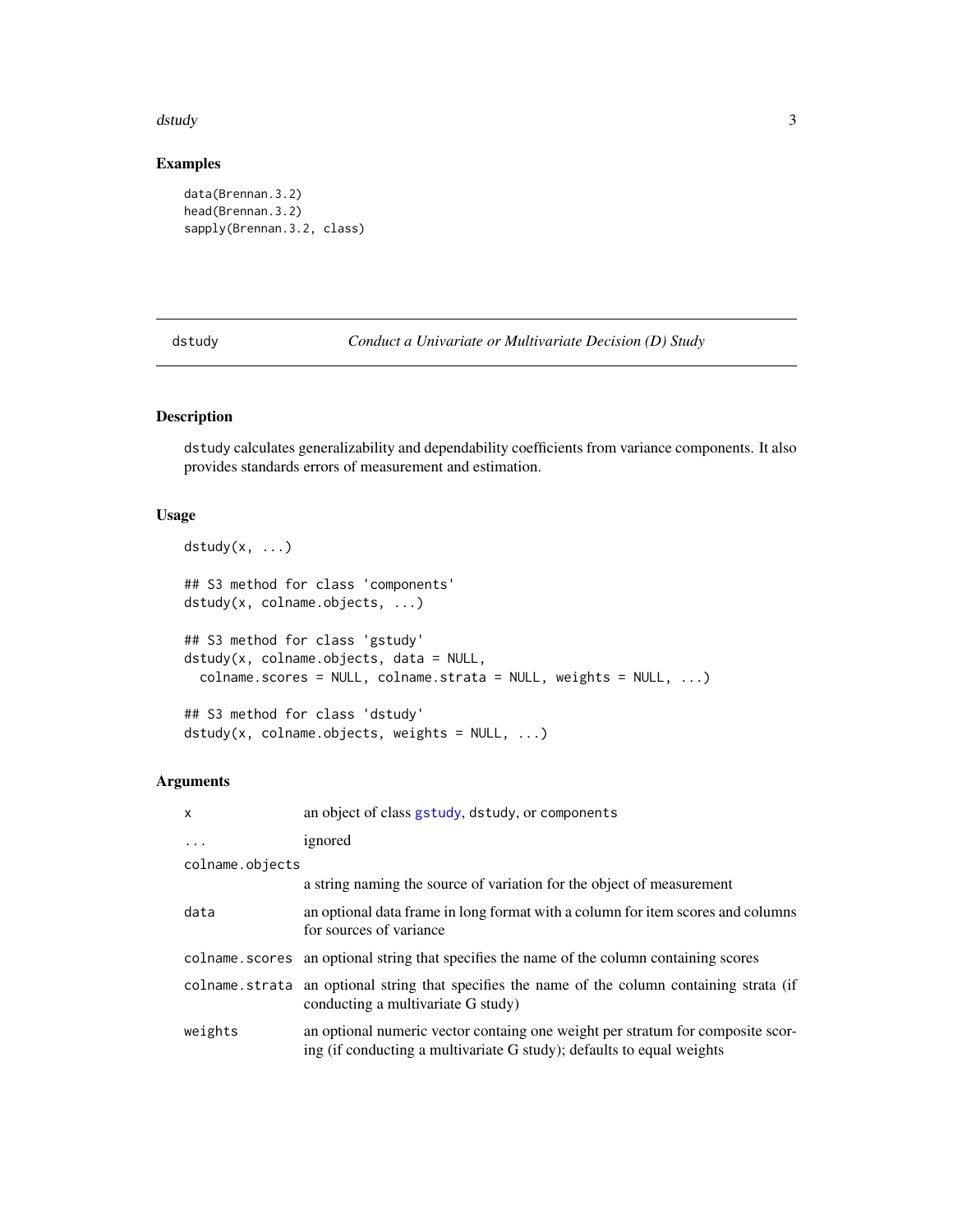#### Details

A typical decision (D) study starts with updating variance components from the generalizaiblity (G) with the number of facet levels from the D-study data. D-study data may or may not be the same data collected for the G study. dstudy will update the variance components when you supply decision data and specify the name of the column identifying objects of measurement. If you do not supply data or specify the score column, then dstudy will use the G-study variance components (i.e., with all  $n = 1$ ) and return what is commonly known as intraclass correlation (i.e., the generalizability and dependability of a single observation). If your D-study data are unbalanced (i.e., if the number of facet levels vary from one object of measurement to another), then dstudy will return an overall components object based on the median number of levels of the main facet effects and will store object-specific variance components as attributes (i.e., to facilitate scoring).

#### Value

an object of class "dstudy" that lists the variance components and corresponding measures of signal and noise (i.e., generalizability and dependability coefficients, universe score variance, relative and absolute error variance, and relative and absolute standard errors of measurement and estimation).

#### Methods (by class)

- components: D study of a components object
- gstudy: D study of [gstudy](#page-4-1) object
- dstudy: D study of a dstudy object

#### References

Brennan, R. L. (2001). *Generalizability theory*. New York: Springer.

Rajaratnam, N., Cronbach, L. J., & Gleser, G. C. (1965). Generalizability of stratified-parallel tests. *Psychometrika*, *30*(1), 39-56.

#### Examples

```
#A univariate D study.
#Compare to results on page 116 of Brennan (2001).
data(Brennan.3.2)
formula.Brennan.3.2 <- "Score \sim (1 | Person) + (1 | Task) + (1 | Rater:Task) +
  (1 | Person:Task)"
gstudy.out <- gstudy(data = Brennan.3.2, formula = formula.Brennan.3.2)
dstudy(gstudy.out, colname.objects = "Person", data = Brennan.3.2, colname.scores = "Score")
#A multivariate D study.
#Compare to results on pages 270-272 of Brennan (2001).
data(Rajaratnam.2)
formula.Rajaratnam.2 <- "Score ~ (1 | Person) + (1 | Item)"
gstudy.out <- gstudy(data = Rajaratnam.2, formula = formula.Rajaratnam.2,
 colname.strata = "Subtest", colname.objects = "Person")
dstudy(gstudy.out, colname.objects = "Person", data = Rajaratnam.2, colname.scores = "Score",
  \text{colname.strata} = "Subtest", \text{ weights} = c(0.25, 0.5, 0.25))
```
<span id="page-3-0"></span>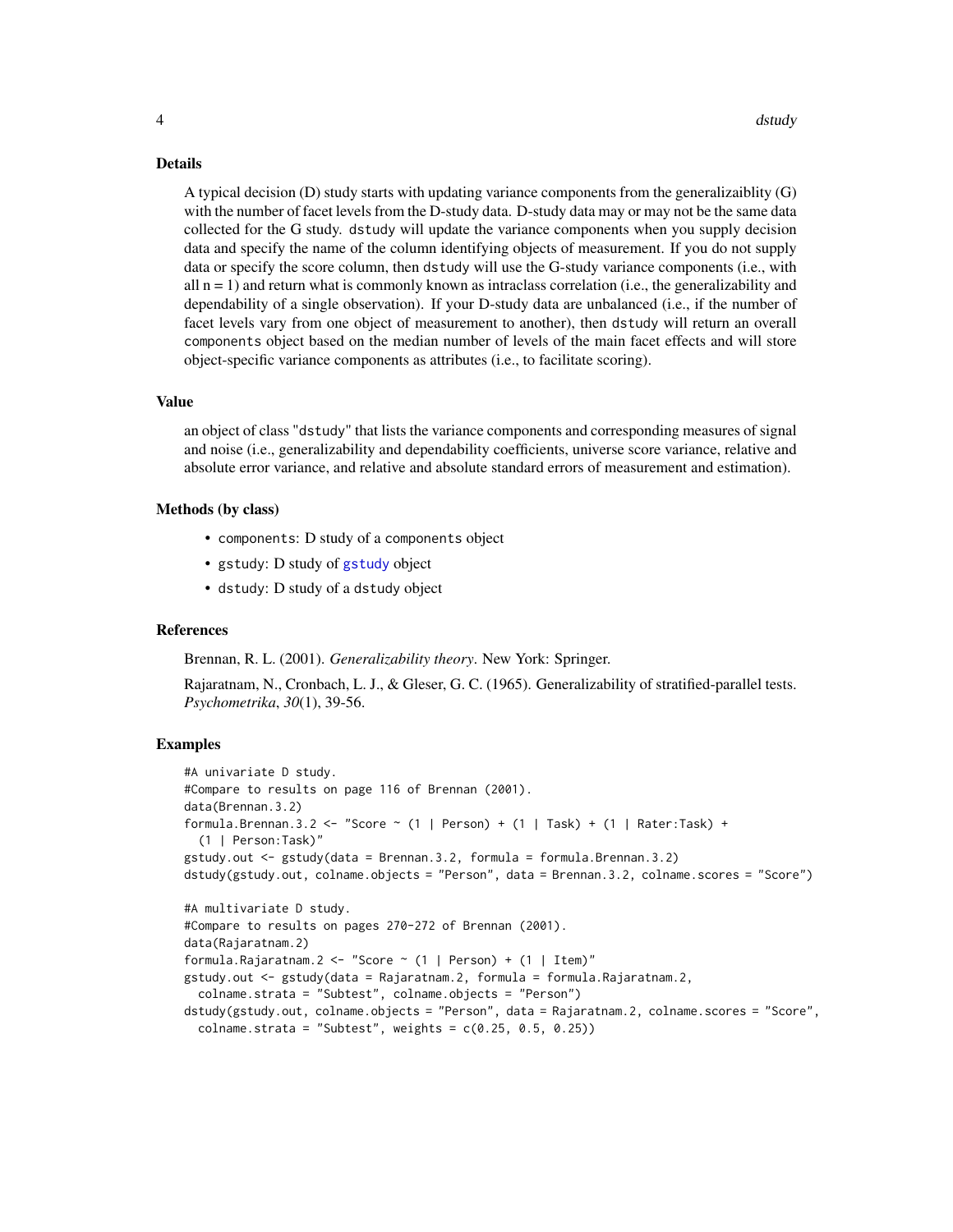#### <span id="page-4-1"></span><span id="page-4-0"></span>Description

gstudy estimates variance components attributable to objects of measurement (e.g., persons) and facets (e.g., items and raters), as well as unexplained variation.

#### Usage

```
gstudy(data, ...)
## S3 method for class 'data.frame'
gstudy(data, formula, colname.strata = NULL,
  colname.objects = NULL, keep.mer = F, ...)## S3 method for class 'univariate'
gstudy(data, formula, colname.strata = NULL,
  colname.objects = NULL, keep.mer = F, ...## S3 method for class 'multivariate'
gstudy(data, formula, colname.strata = NULL,
  colname.objects = NULL, keep.mer = F, ...)
```
#### Arguments

| data            | a data frame in long format with a column for item scores and columns for<br>sources of variance                                                                                    |  |  |  |
|-----------------|-------------------------------------------------------------------------------------------------------------------------------------------------------------------------------------|--|--|--|
| $\ddots$ .      | additional arguments to be passed to lmer                                                                                                                                           |  |  |  |
| formula         | a formula specifying the model to be estimated by lmer                                                                                                                              |  |  |  |
|                 | colname strata an optional string that specifies the name of the column containing strata (if<br>conducting a multivariate G study)                                                 |  |  |  |
| colname.objects |                                                                                                                                                                                     |  |  |  |
|                 | an optional string that specifies the name of the column containing objects of<br>measurement for calculating observed-score covariance (if conducting a multi-<br>variate G study) |  |  |  |
| keep.mer        | a logical indicating whether or not to store the output from liner as an attribute<br>of the variance components data frame.                                                        |  |  |  |

#### Value

an object of class "gstudy" that lists variance components of class "components". It will also list observed-score variance and covariance between strata if you specify the names of the columns identifying strata and objects of measurement.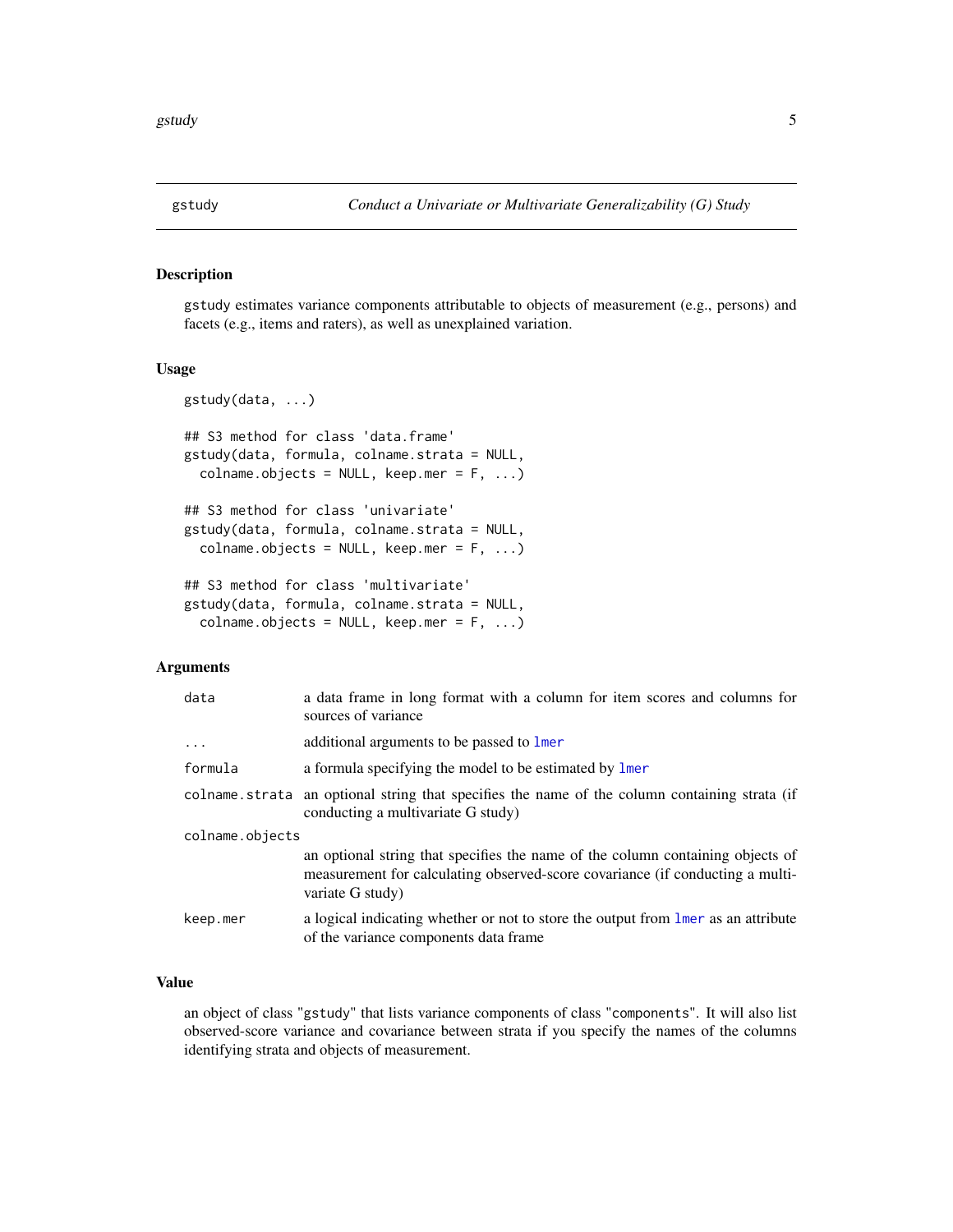#### <span id="page-5-0"></span>Methods (by class)

- data.frame: G study of a data.frame object
- univariate: G study of a univariate object
- multivariate: G study of a multivariate object

#### References

Brennan, R. L. (2001). *Generalizability theory*. New York: Springer.

Rajaratnam, N., Cronbach, L. J., & Gleser, G. C. (1965). Generalizability of stratified-parallel tests. *Psychometrika*, *30*(1), 39-56.

#### Examples

```
#Conduct a univariate G study.
#Compare to results on page 116 of Brennan (2001).
data(Brennan.3.2)
formula.Brennan.3.2 <- "Score ~ (1 | Person) + (1 | Task) +
  (1 | Rater:Task) + (1 | Person:Task)"
gstudy(data = Brennan.3.2, formula = formula.Brennan.3.2)
#Conduct a multivariate G study.
#Compare to results on page 270 of Brennan (2001).
data(Rajaratnam.2)
formula.Rajaratnam.2 <- "Score ~ (1 | Person) + (1 | Item)"
gstudy(data = Rajaratnam.2, formula = formula.Rajaratnam.2, colname.strata = "Subtest",
 colname.objects = "Person")
```
Rajaratnam.2 *Rajaratnam, Cronbach and Gleser's (1965) Table 2*

#### Description

Rajaratnam, Cronbach and Gleser's (1965) table 2 contains item scores from a person \* (item : subscale) multivariate generalizability (G) study. The same data are found in Brennan (2001) as table 9.1. Note that the data are in long format (one item score per row) and the facets are factors.

#### Arguments

Rajaratnam.2 data frame in long format with a column for item scores and columns for sources of variance

#### Source

Rajaratnam, N., Cronbach, L. J., & Gleser, G. C. (1965). Generalizability of stratified-parallel tests. *Psychometrika*, *30*(1), 39-56.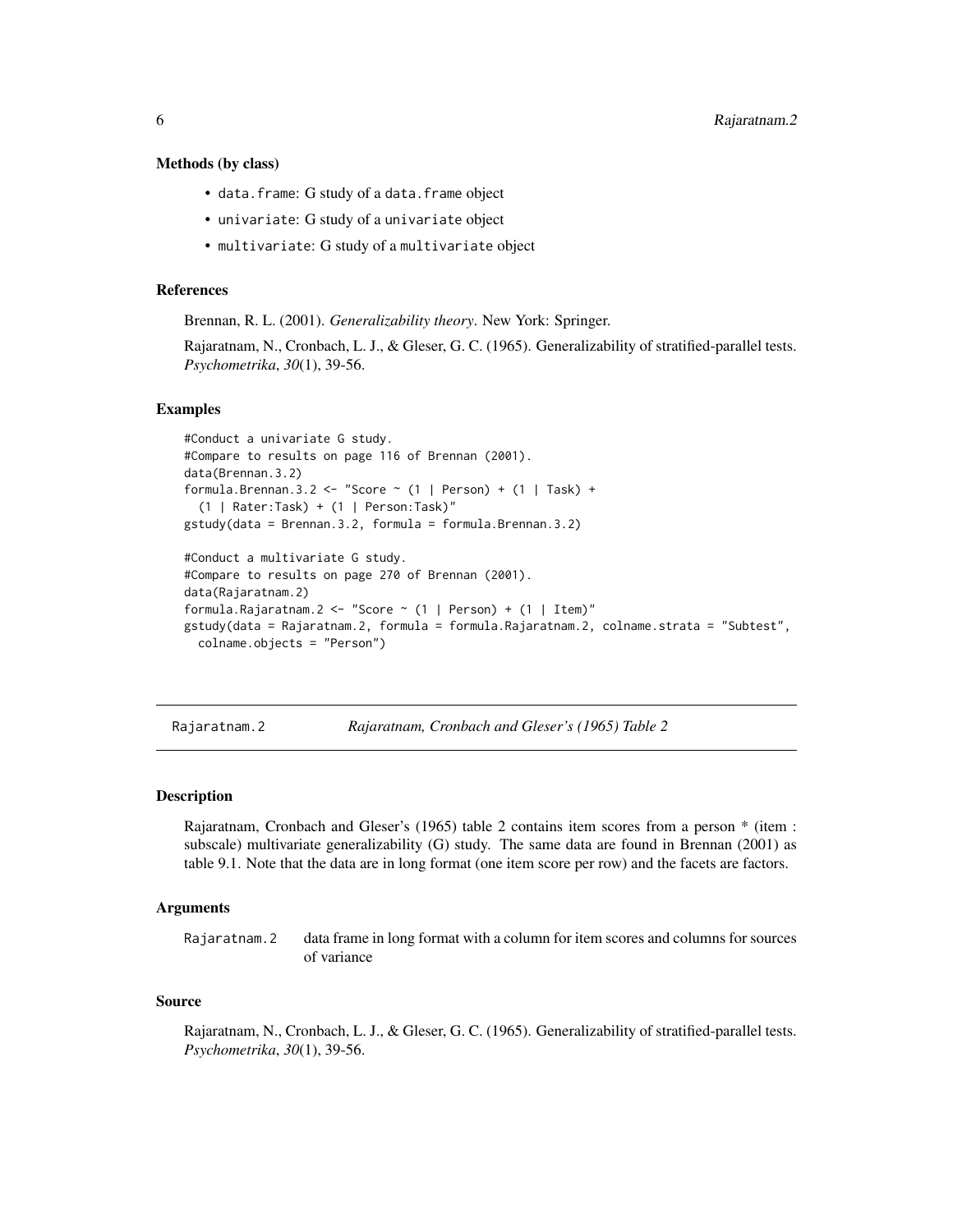#### Rajaratnam. 2 7

#### References

Brennan, R. L. (2001). *Generalizability theory*. New York: Springer.

### Examples

```
data(Rajaratnam.2)
head(Rajaratnam.2)
sapply(Rajaratnam.2, class)
```